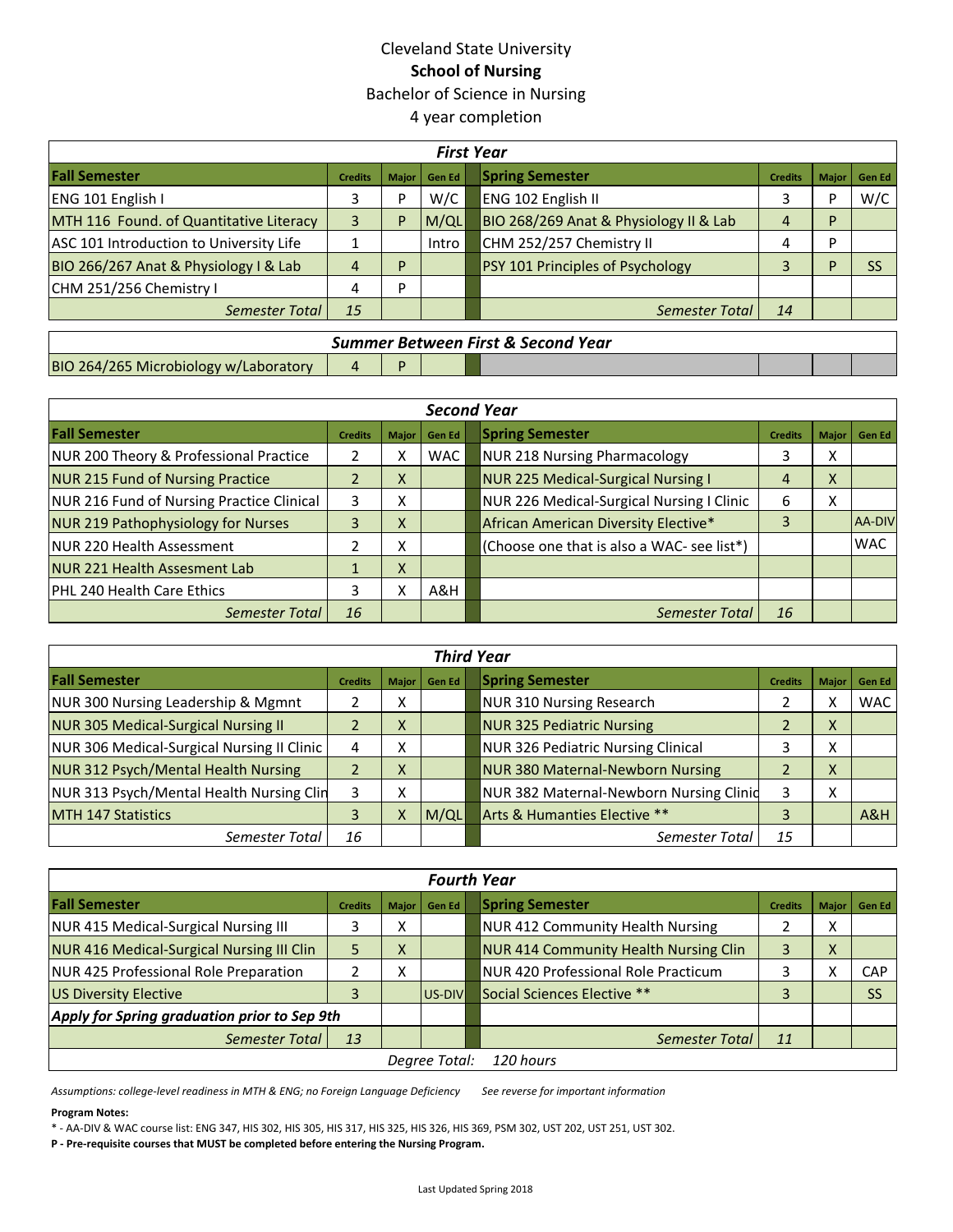# Cleveland State University **School of Nursing** Bachelor of Science in Nursing 4 year completion

The plan above is a suggested guide to ensure that all General Education, College, University, and Major requirements are met within 4 years of study. Students may deviate from the suggested placement of Gen Ed courses, although the M/QL and W/C requirements should be completed during the first year of study.

\*General Electives ensure that a student accumulates the minimum credit hour totals needed for graduation. Students must have a **minimum of 120 total credit hours**, of which a **minimum of 24 credit hours** must be upper division (300 or 400-level courses). Depending upon other elective choices made, students may not need as many general electives as indicated above, or may need additional electives.

| <b>University Notes:</b>                                                                                                     |                                                                                                                                                                         |  |  |  |
|------------------------------------------------------------------------------------------------------------------------------|-------------------------------------------------------------------------------------------------------------------------------------------------------------------------|--|--|--|
| <b>Gen Ed Key:</b>                                                                                                           | SS = Social Sciences Requirement **                                                                                                                                     |  |  |  |
| INTRO = Introduction to University Life Requirement (one course)                                                             | A&H = Arts & Humanities Requirement **                                                                                                                                  |  |  |  |
|                                                                                                                              | W/C = Writing/Composition Requirement (two courses; C or better required DIV = Social Diversity Requirement (2 courses; one US Diversity and one African American Exp.) |  |  |  |
| M/QL = Mathematics/Quantitative Literacy Requirement (two courses)                                                           | WAC/SPAC = Writing/Speaking Across the Curriculum Requirement (3 courses, one in the major)                                                                             |  |  |  |
| NS = Natural Sciences (two courses, one of which must have a lab)                                                            | <b>CAP = Capstone Requirement</b>                                                                                                                                       |  |  |  |
| ** of the SS and A&H elective courses listed, ONE must be focused on Africa, Latin America, Asia or the Middle East (ALAAME) |                                                                                                                                                                         |  |  |  |

This information is provided solely for the convenience of the reader, and the University expressly disclaims any liability which may otherwise be incurred. This publication is neither a contract nor an offer to make a contract. While every effort has been made to ensure the accuracy of the information, the University reserves the right to make changes at any time with respect to course offerings, degree requirements, services provided, or any other subject addressed herein.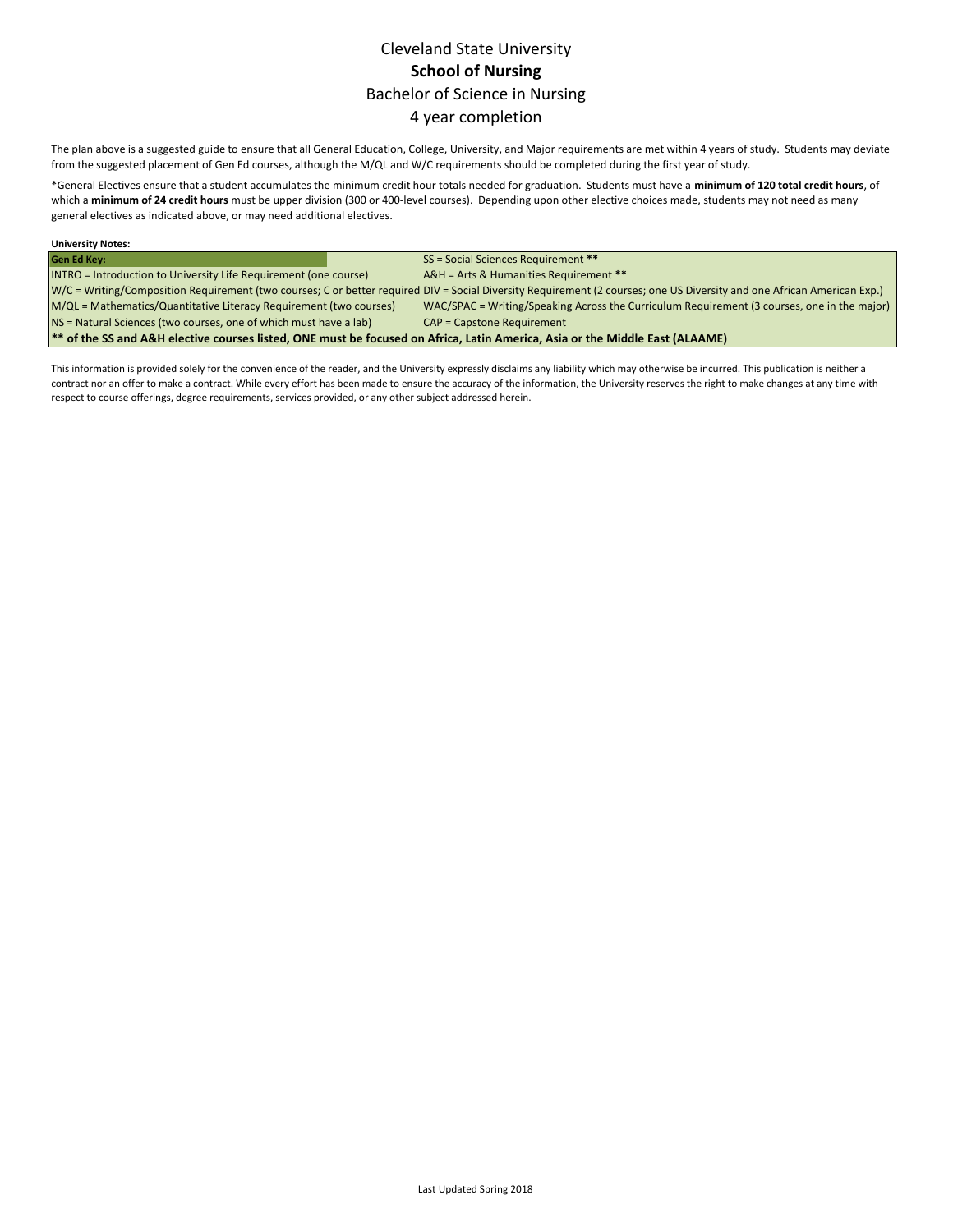## **Cleveland State University School of Nursing** Bachelor of Science in Nursing 5 Year plan

| <b>First Year</b>                            |                |              |        |                                                                |                               |  |  |  |
|----------------------------------------------|----------------|--------------|--------|----------------------------------------------------------------|-------------------------------|--|--|--|
| <b>Fall Semester</b>                         | <b>Credits</b> | <b>Major</b> | Gen Ed | <b>Spring Semester</b><br><b>Credits</b>                       | <b>Gen Ed</b><br><b>Major</b> |  |  |  |
| ENG 101 English I                            |                | D            | W/C    | ENG 102 English II                                             | W/C<br>D                      |  |  |  |
| MTH 116 Found. of Quantitative Literacy      |                | P            | M/QL   | <b>US Diversity Elective</b>                                   | US-DIV                        |  |  |  |
| ASC 101 Introduction to University Life      |                |              | Intro  | IMTH 147 Statistics                                            | M/QL<br>D                     |  |  |  |
| BIO 266/267 A&P 1 + L or CHM 251/256 Col Chm | 4              | Þ            |        | BIO 268/269 A&P 2 + L or CHM 252/257 Col Chm<br>$\overline{4}$ | D                             |  |  |  |
| Arts & Humanties Elective *                  |                |              | A&H    |                                                                |                               |  |  |  |
| <b>Semester Total</b>                        | 14             |              |        | 13<br>Semester Total                                           |                               |  |  |  |

| <b>Second Year</b>                               |                |              |               |                                                                           |  |  |  |
|--------------------------------------------------|----------------|--------------|---------------|---------------------------------------------------------------------------|--|--|--|
| <b>Fall Semester</b>                             | <b>Credits</b> | <b>Major</b> | <b>Gen Ed</b> | <b>Spring Semester</b><br><b>Major</b><br><b>Credits</b><br>Gen Ed        |  |  |  |
| PHL 240 - Health Care Ethics                     | 3              | P            | A&H           | Medical Terminology (optional)<br>P                                       |  |  |  |
| BIO 266/267 A&P 1 + L or CHM 251/256 Col Chm     | 4              | P            |               | BIO 268/269 A&P 2 + L or CHM 252/257 Col Chm<br>P<br>4                    |  |  |  |
| Social Sciences Elective *                       | 3              |              | <b>SS</b>     | PSY 101 Principles of Psychology<br>3<br>P<br>SS                          |  |  |  |
| African American Diversity Elective**            | 3              |              | AA-DIV        | BIO 264/265 Microbiology w/Laboratory<br>4<br>P                           |  |  |  |
| (Choose one that is also a WAC- see list**)      |                |              | <b>WAC</b>    |                                                                           |  |  |  |
| Semester Total                                   | 13             |              |               | 12<br><b>Semester Total</b>                                               |  |  |  |
| <b>Third Year</b>                                |                |              |               |                                                                           |  |  |  |
| <b>Fall Semester</b>                             | <b>Credits</b> | <b>Major</b> | Gen Ed        | <b>Spring Semester</b><br><b>Credits</b><br><b>Major</b><br><b>Gen Ed</b> |  |  |  |
| NUR 200 Theory & Professional Practice           | 2              | x            | <b>WAC</b>    | <b>NUR 218 Nursing Pharmacology</b><br>3<br>x                             |  |  |  |
| <b>NUR 215 Fund of Nursing Practice</b>          | $\overline{2}$ | X            |               | <b>NUR 225 Medical-Surgical Nursing I</b><br>X<br>4                       |  |  |  |
| <b>NUR 216 Fund of Nursing Practice Clinical</b> | 3              | X            |               | NUR 226 Medical-Surgical Nursing I Clinic<br>x<br>6                       |  |  |  |
| <b>NUR 219 Pathophysiology for Nurses</b>        | 3              | X            |               |                                                                           |  |  |  |
| <b>NUR 220 Health Assessment</b>                 | 2              | X            |               |                                                                           |  |  |  |
| NUR 221 Health Assesment Lab                     | 1              | X            |               |                                                                           |  |  |  |
|                                                  |                |              |               |                                                                           |  |  |  |
| <b>Semester Total</b>                            | 13             |              |               | 13<br><b>Semester Total</b>                                               |  |  |  |

| <b>Fourth Year</b>                         |                |                          |        |  |                                           |                |                           |               |
|--------------------------------------------|----------------|--------------------------|--------|--|-------------------------------------------|----------------|---------------------------|---------------|
| <b>Fall Semester</b>                       | <b>Credits</b> | Major                    | Gen Ed |  | <b>Spring Semester</b>                    | <b>Credits</b> | <b>Major</b>              | <b>Gen Ed</b> |
| NUR 300 Nursing Leadership & Mgmnt         |                | $\checkmark$<br>⋏        |        |  | <b>NUR 310 Nursing Research</b>           |                |                           | <b>WAC</b>    |
| <b>NUR 305 Medical-Surgical Nursing II</b> |                | $\mathbf v$<br>∧         |        |  | <b>NUR 325 Pediatric Nursing</b>          |                | v<br>$\Lambda$            |               |
| NUR 306 Medical-Surgical Nursing II Clinic | 4              | $\checkmark$<br>∧        |        |  | <b>NUR 326 Pediatric Nursing Clinical</b> |                | $\checkmark$<br>$\sim$    |               |
| NUR 312 Psych/Mental Health Nursing        |                | $\mathbf v$<br>$\lambda$ |        |  | <b>NUR 380 Maternal-Newborn Nursing</b>   |                | $\mathbf{v}$<br>$\lambda$ |               |
| NUR 313 Psych/Mental Health Nursing Clin   |                | $\checkmark$<br>v        |        |  | NUR 382 Maternal-Newborn Nursing Clinid   |                | $\mathbf{v}$<br>Λ         |               |
|                                            |                |                          |        |  |                                           |                |                           |               |
| Semester Total                             | 13             |                          |        |  | Semester Total                            | 12             |                           |               |

| <b>Fifth Year</b>                                |                |              |        |  |                                              |                |        |                |
|--------------------------------------------------|----------------|--------------|--------|--|----------------------------------------------|----------------|--------|----------------|
| <b>Fall Semester</b>                             | <b>Credits</b> | <b>Major</b> | Gen Ed |  | <b>Spring Semester</b>                       | <b>Credits</b> |        | Major   Gen Ed |
| NUR 415 Medical-Surgical Nursing III             |                | v<br>v       |        |  | <b>NUR 412 Community Health Nursing</b>      |                | v<br>Λ |                |
| <b>NUR 416 Medical-Surgical Nursing III Clin</b> |                | v<br>v       |        |  | <b>NUR 414 Community Health Nursing Clin</b> |                | x      |                |
| NUR 425 Professional Role Preparation            |                | v<br>́       |        |  | NUR 420 Professional Role Practicum          |                |        | <b>CAP</b>     |
|                                                  |                |              |        |  |                                              |                |        |                |
| Apply for Spring graduation prior to Sep 9th     |                |              |        |  |                                              |                |        |                |
| Semester Total                                   | 10             |              |        |  | Semester Total                               | 8              |        |                |